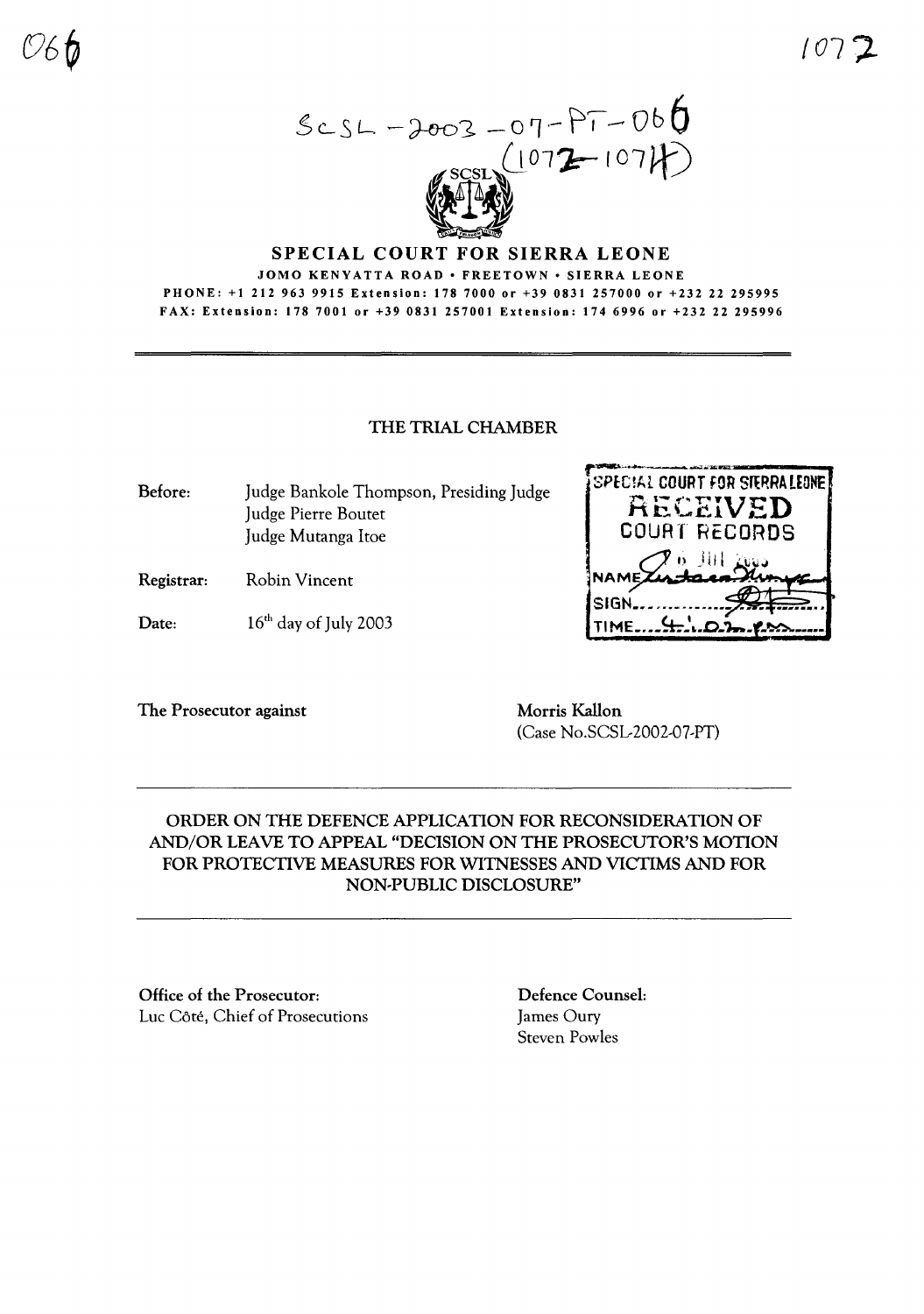### THE SPECIAL COURT FOR SIERRA LEONE ("the Special Court")

SITTING as the Trial Chamber ("the Trial Chamber"), composed of Judge Bankole Thompson, Presiding Judge, Judge Pierre Bouret, and Judge Benjamin Mutanga !toe;

CONSIDERING the Decision on the Prosecution's Motions for Immediate Protective Measures for Witnesses and Victims and for Non-Public Disclosure of the 23<sup>rd</sup> day of May 2003 ("the Decision on Protective Measures") and the Orders annexed thereto ("the Orders on Protective Measures") rendered by Judge Bankole Thompson, designated pursuant to Rule 28 of the Rules of Procedure and Evidence ("the Rules");

BEING SEIZED of the Defence Application for Reconsideration of and/or Leave to Appeal "Decision on the Prosecutor's Motion for Protective Measures for Witnesses and Victims and for Non-Public Disclosure" of the 29<sup>th</sup> day of May 2003 ("the Application"), in which the Defence seeks to be granted an order for the variation of the Orders on Protective Measures and/or, in the alternative, an order for leave to appeal the Decision on Protective Measures;

**CONSIDERING** the Prosecution Response to the Defence Application of the  $6<sup>th</sup>$  day of June 2003;

WHEREAS acting on the Trial Chamber's instruction, the Court Management Section of the Special Court advised the parties on the  $23<sup>rd</sup>$  day of June 2003 that the Application will be considered and determined on the written submissions of the parties ONLY pursuant to Rule 73 of the Rules;

CONSIDERING Rule 54 and 73 (B) of the Rules;

### AFTER HAVING DELIBERATED

CONSIDERING that the Application was filed before the Trial Chamber;

CONSIDERING that in its Application the Defence addressed the then Designated Judge in order to seek reconsideration of his Decision on Protective Measures and consequently vary his Orders on Protective Measures;

CONSIDERING that in the same Application the Defence also addressed the Trial Chamber in order to request, in the alternative to its request for reconsideration, an order for leave to Appeal the same Decision on Protective Measures;

CONSIDERING that, from a procedural point of view, it is improper and confusing to address two different jurisdictions in one single application;